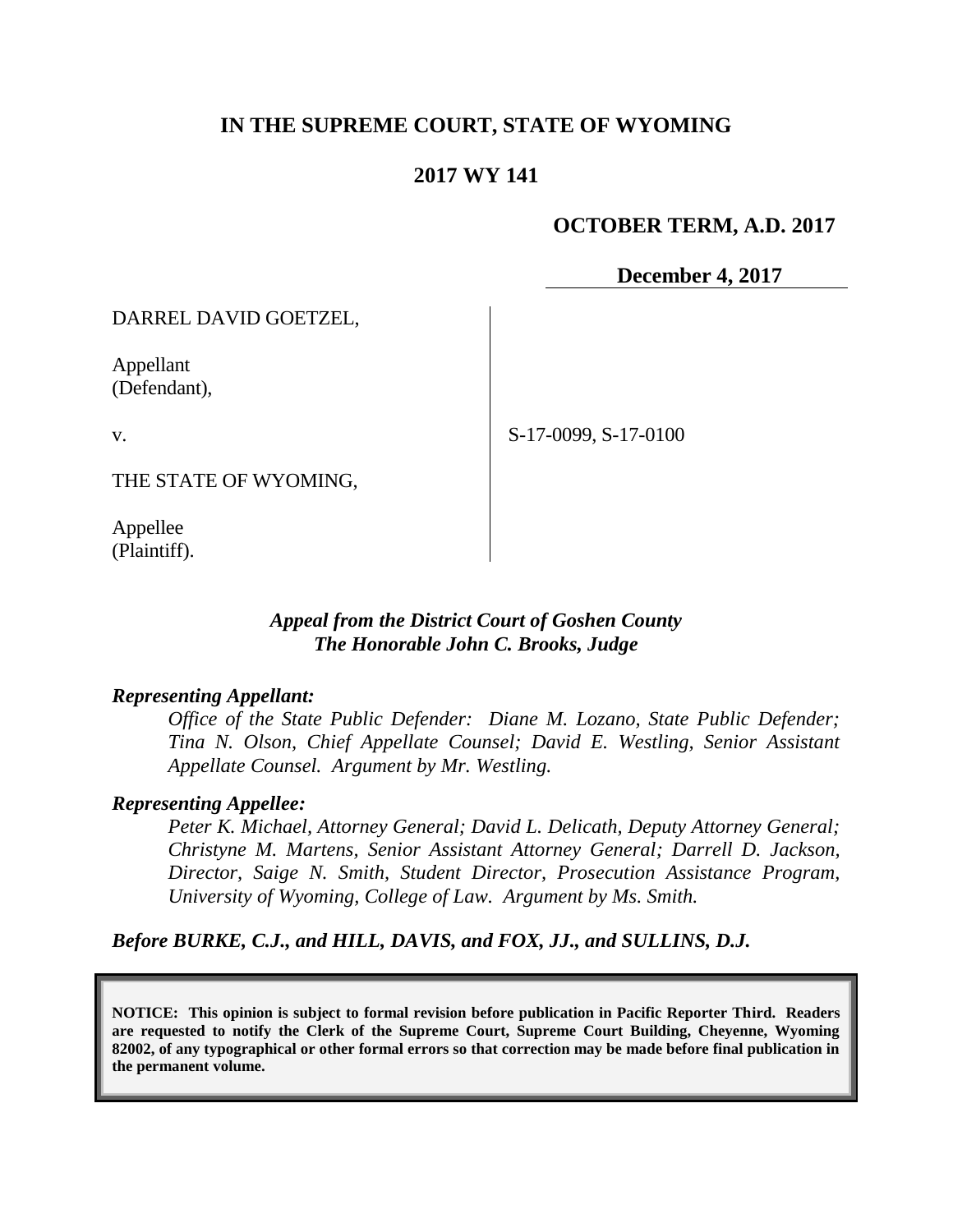### **BURKE, Chief Justice.**

[¶1] Appellant, Darrel Goetzel, challenges the district court's denial of his motion to correct an illegal sentence. We conclude that *res judicata* bars his claim, and affirm.

### *ISSUES*

[¶2] The issue presented by Appellant is whether the district court erred in denying his motion to correct an illegal sentence. The State raises a separate issue: Does *res judicata* bar Appellant from bringing this claim?

### *FACTS*

[¶3] While being booked on various charges at the Goshen County Detention Center, Appellant hit the officer in charge, who fell to the floor. Appellant then kicked him in the head, causing severe injuries to the officer. Appellant used the officer's radio to ask for the door to be unlocked. The door was opened, and he fled from the facility, taking the radio with him. He was apprehended six days later in Nebraska. Following his arrest, Appellant was charged with felony interference with a peace officer, felony escape, and felony larceny. About six weeks later, in a separate docket, Appellant was charged with the additional crimes for which he had originally been arrested. Those crimes included possession of a controlled substance, felony larceny, two counts of burglary, and four counts of forgery. Pursuant to a plea agreement, the State dismissed several of the charges and Appellant pled guilty to burglary, forgery, felony larceny, felony escape, and felony interference with a peace officer. The district court accepted the guilty pleas, and on July 26, 2011, sentenced Appellant to a significant prison term. Appellant did not appeal the district court's decision.

[¶4] In 2012, Appellant filed a motion for sentence reduction. The motion was denied. In 2015, Appellant filed a motion for sentence modification. This motion was also denied. Appellant did not present a double jeopardy claim in any of the motions, and did not appeal any of the district court orders denying the motions.

[¶5] In 2016, Appellant filed a motion to correct an illegal sentence. Specifically, Appellant challenged the sentences he received for two crimes: a nine to ten-year sentence for felony interference with a peace officer, and a consecutive nine to ten-year sentence for felony escape. He claimed that the two sentences should have merged under double jeopardy principles because "the exact same conduct perpetrated against the same officer" was used to prove both crimes. The district court denied the motion. Appellant challenges that ruling on appeal.

# *DISCUSSION*

[¶6] Appellant claims that, under principles of double jeopardy, his sentences for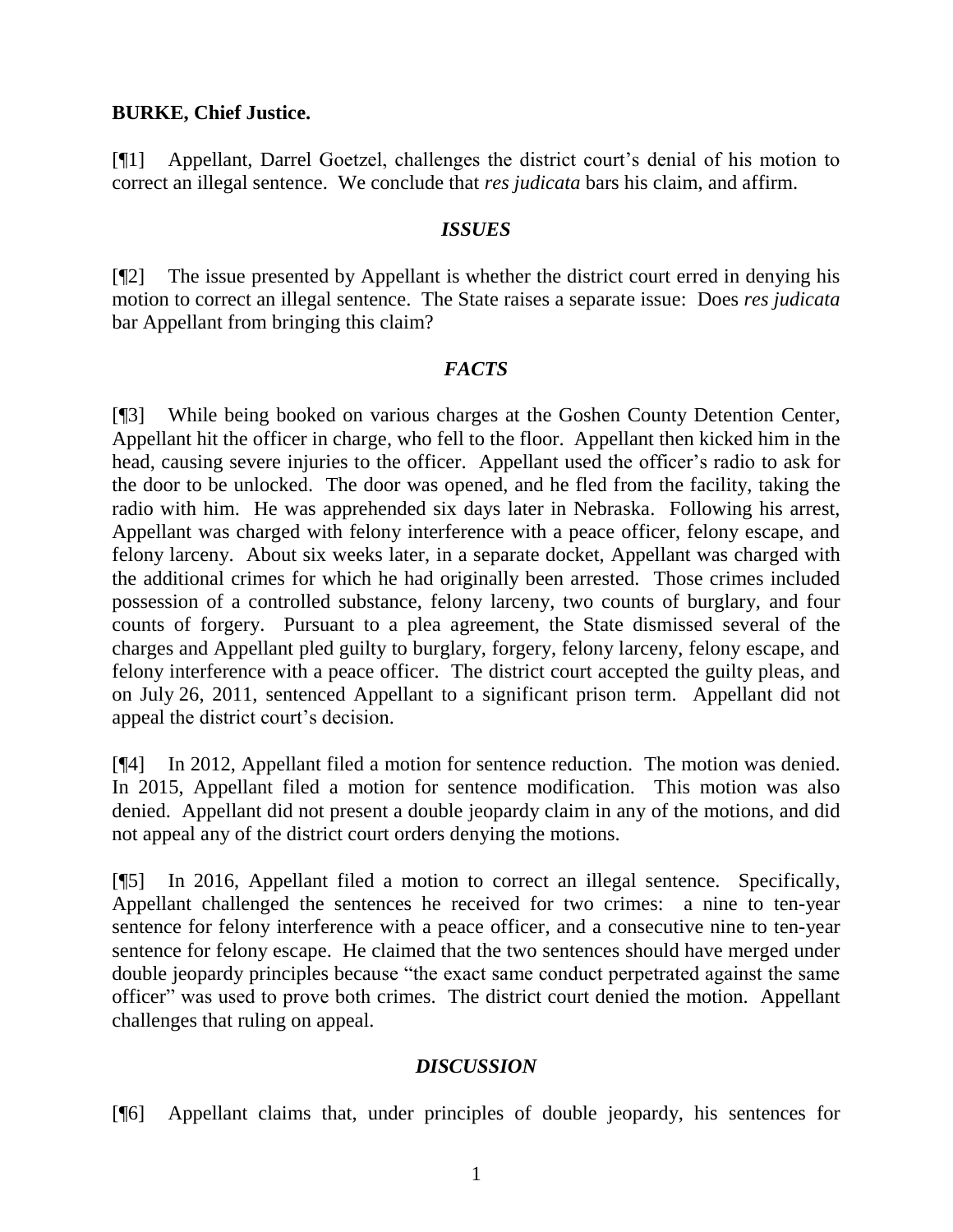felony escape and felony interference with a peace officer should have merged. The State asserts that Appellant's claim is barred by *res judicata.* Because the State's issue is potentially dispositive, we consider it first. Whether a claim is barred by *res judicata* is a question of law we review *de novo*. *Bird v. State*, 2015 WY 108, ¶ 9, 356 P.3d 264, 267 (Wyo. 2015).

[¶7] W.R.Cr.P. 35(a) allows a court to correct an illegal sentence "at any time." However:

> Our precedent is clear that the principle of *res judicata* may be applied to claims brought pursuant to W.R.Cr.P. 35(a). *See, e.g., Hamill v. State*, 948 P.2d 1356, 1358−59 (Wyo. 1997). In *Hamill*, we rejected the appellant's argument that, because Rule 35 states that a motion to correct an illegal sentence may be brought at any time, it is not subject to bar under the doctrine of *res judicata*. *Id.*

*Gould v. State*, 2006 WY 157, ¶ 14, 151 P.3d 261, 266 (Wyo. 2006). *Res judicata* bars issues that were previously raised and considered, and also issues that "could have been raised in an earlier proceeding" but were not. *Id*., ¶ 15, 151 P.3d at 266 (emphasis omitted).

[¶8] Appellant raised his double jeopardy claim for the first time in his 2016 motion to correct an illegal sentence. He could have raised his double jeopardy claim in 2011 in a direct appeal from the district court's judgment and sentence. He could have raised the claim when he filed his motion for sentence reduction in 2012. However, he stated in this motion that he did "not question any of the substantive or procedural underpinnings of his original sentence." Appellant could have raised his double jeopardy claim in 2015 when he filed his motion for sentence modification.

[¶9] Appellant suggests two reasons we should not apply *res judicata* in his case. First, he points out that the State did not argue before the district court that *res judicata* barred his claim. He asserts that *res judicata* "may be waived." He cites no legal authority to support this assertion. To the contrary, "[w]e have routinely disposed of claims on *res judicata* grounds without regard to whether the issue was raised before the district court." *Ferguson v. State*, 2013 WY 117, ¶ 11, 309 P.3d 831, 834 (Wyo. 2013) (citing *Kurtenbach v. State*, 2013 WY 80, 304 P.3d 939 (Wyo. 2013)); *see also Lunden v. State*, 2013 WY 35, 297 P.3d 121 (Wyo. 2013). 1

 $\overline{a}$ 

<sup>1</sup> Appellant also asserts that the district court's appointing counsel to represent him "is an indication that there had been a waiver [of *res judicata*] and that the case should proceed on the merits." He cites no authority to support this assertion, and we will not consider it further.